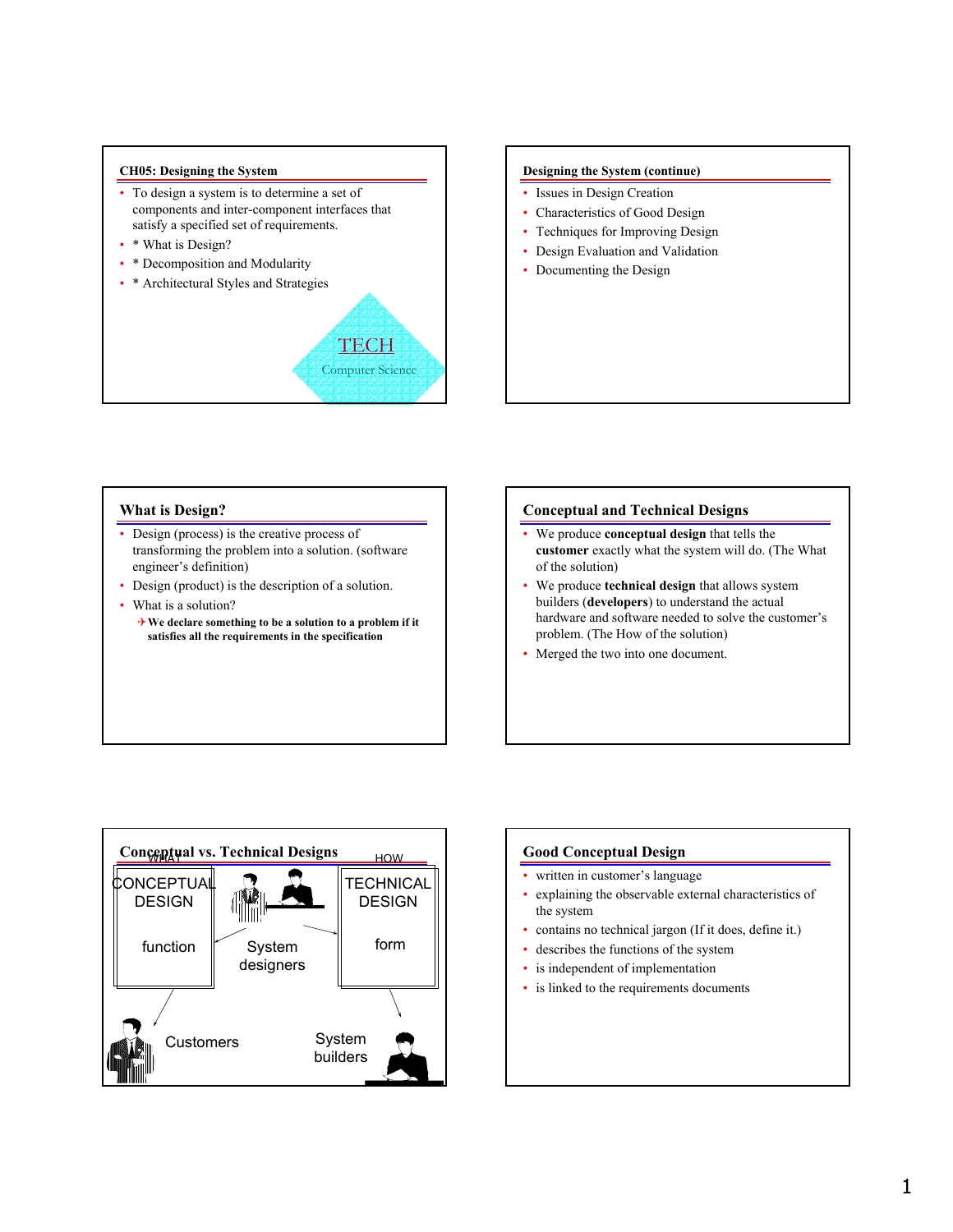## **Good technical design**

- describes of major hardware components and their functions
- shows hierarchy (organization) and functions of the software components
- shows data structures and data flow
- shows interfaces

# **Conception vs technical design document**

"The user will be able to route messages to any other user on any other network computer."

**CONCEPTUAL** DESIGN



#### **Decomposition and Modularity**

- **Decomposition** 
	- 4**starting with a high-level depiction of the system's key elements**
	- 4**creating lower-level looks at how the system's features and functions will fit together**
- Modularity
	- 4**the results of decomposition form composite parts called modules or components.**
	- 4**Modular: when each activity of the system is performed by exactly one component.**



### **Methods for Decomposition**

- Modular decompositions (assigning functions to components)
- Data-oriented decomposition (external data structures)
- Event-oriented decomposition (events that the system must handle)
- Outside-in design (user's inputs, to processing, to output)
- Object-oriented design (classes of objects and their inter-relationships)

# **Architectural Styles and Strategies (Three design levels)**

- Architecture: requirements -> system modules
- Code Design: modules -> algorithms and data structures
- Executable Design: algorithms (codes) -> memory allocation, execution time, code optimizations, ...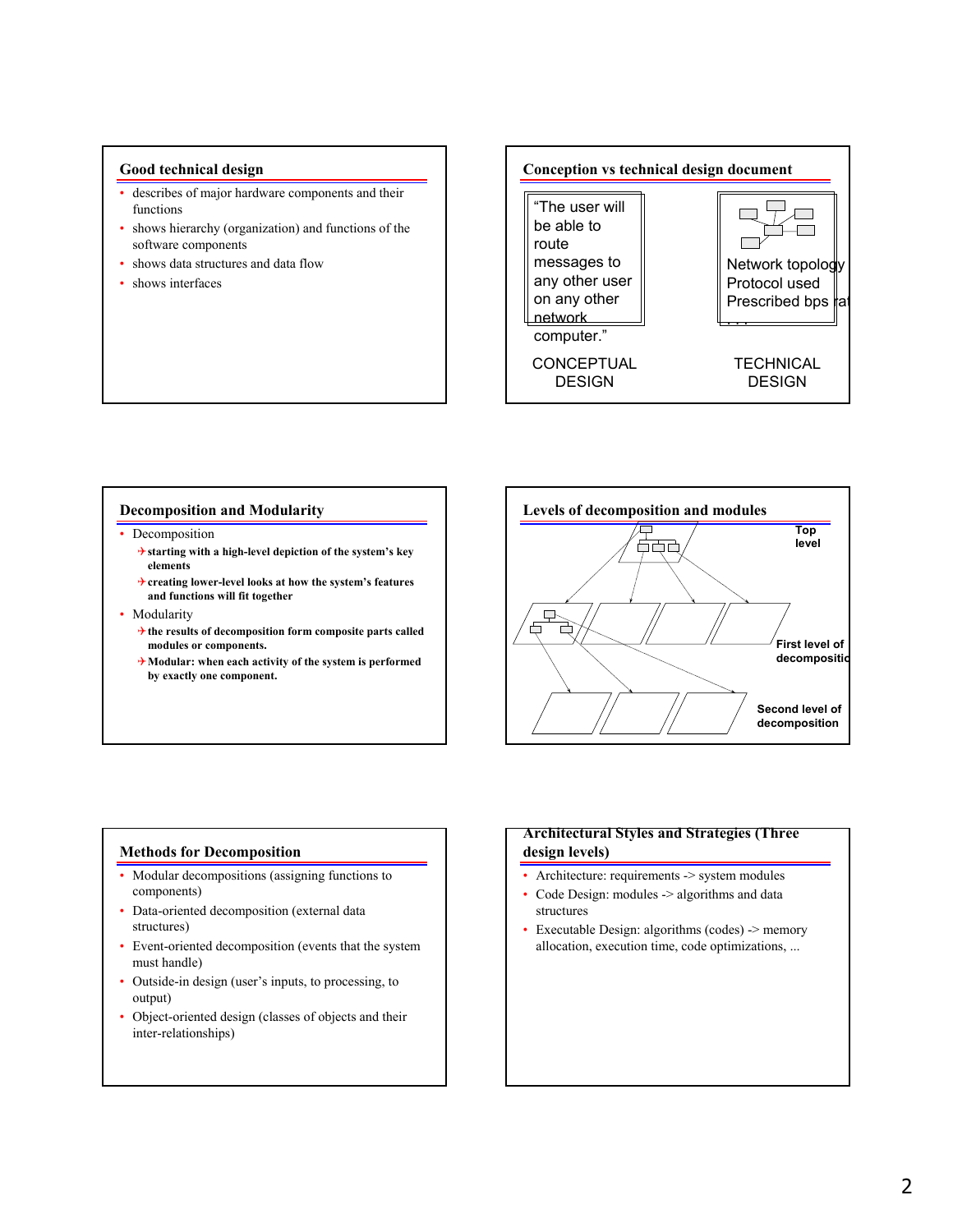## **Architectural Styles**

- Piles and Filters,
- Object-oriented Design
- Implicit Invocation,
- Layering, Repositories
- Interpreters, Process Control
- Distributed Systems, Client-Server, domain-specific architectures



# **Piles and Filters: properties**

- easy to understand in terms of input->transformation ->output
- filters are independence
- filters can be reused easily
- easy to add or remove filters
- easy to analyze throughput
- allow concurrent execution of filters

# **Object-oriented Design**

- decompose the underlying problem into a collection of interacting agents
- for agents to interact, one agent must know the identity (interface) of the interacted agents
- interdependent on one another
- changing the identity (interface) of an agent requires all other interacted agents to change

# **Implicit Invocation (event-driven)**

- An agent broadcasts an event
- some other agents decide to work on the event
- Problem: when the agent broadcasts an event, it does not know which other agent (if any) will work on the event
- Solution: agents can be arranged in levels, the closest levels will first pick up the event, then the next levels, and so on, to a default level pick up what is left.

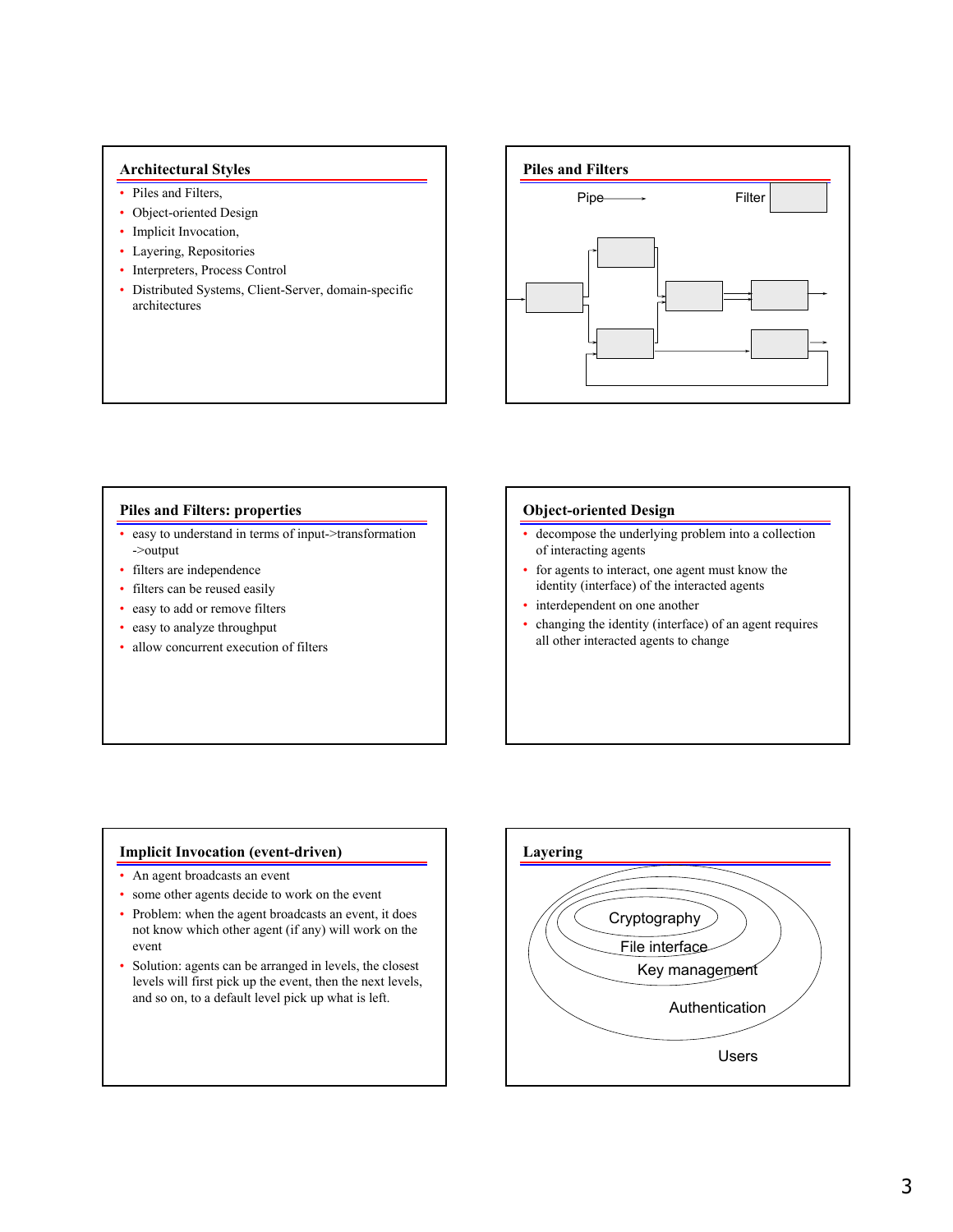# **Layering Architecture**

- case 1: one layer has access only to adjacent layers
- case 2: one layer has access to some or all other layers
- case 1 is used in most layering architectures
- layer represents levels of abstraction



# **Repositories Architectures**

- a central data store (blackboard)
- knowledge sources (agents)
- changing data (state) in central data store will trigger agents to react (respond)

#### **Interpreters**

- An interpreter takes a string of characters, and converts it into actual code that is then executed.
- Translation or the conversion takes be place in sequence of steps



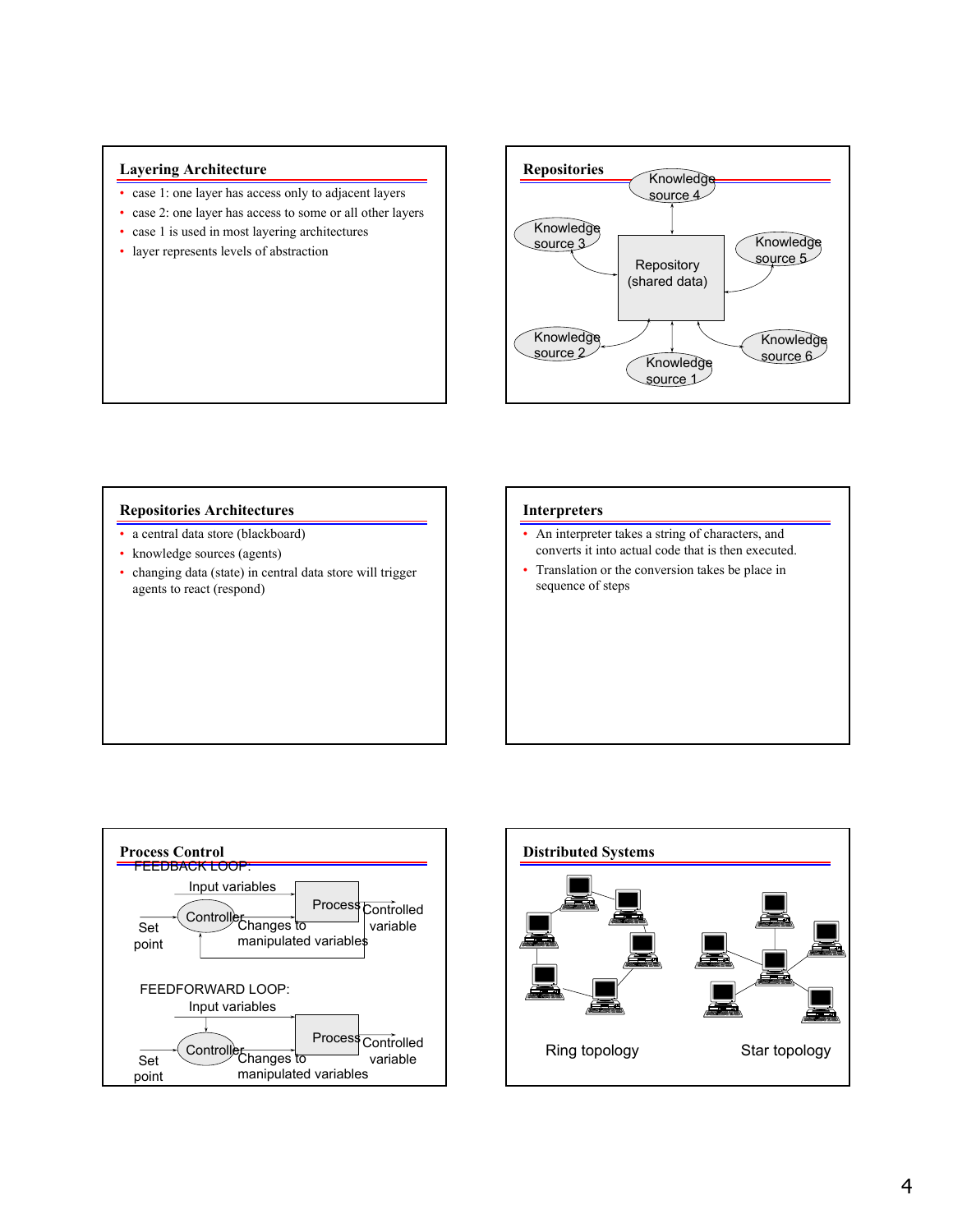- A client request an service
- A server responds to the request



# **Client-Server domain-specific architectures // domain-specific architectures** //

- takes advantage of particular application domain, such as avionics or automobile manufacturing.
- match software architectures with physical architectures or application domain processes.

# **Issues in Design Creation**

- issues that must be addressed by designers, when selecting an appropriate style, or when creating the design details:
	- 4**Modularity and Levels of Abstraction**
	- 4**Collaborative Design**
	- 4**Designing the User Interface**
	- 4**Concurrency**
	- 4**Design Patterns and Reuse**

# **Modularity and Levels of Abstraction**

- In a modular design, the components have clearly defined inputs and outputs, and each component has a clearly stated purpose.
- Levels of abstraction: the components at one level refine those in the level above.

# **Collaborative Design**

- On most projects, the design is not created by one person.
- A team works collaboratively to produce a design, often by assigning different parts of the design to different people.
- Collaborative groups may locate all over the world.
- Communication problems in language as well as missing personal touch.

# **Designing the User Interface**

- an user interface should address several key elements: 4**metaphors: fundamental images and concepts.**
	- 4**a method model: the organization and representation of information**
	- 4**the navigation of rules for the model: how to move among, and spacial model**
	- 4**look: appearance conveys information to the users**
	- 4**feel: the interaction techniques that provide an appealing experience for the user**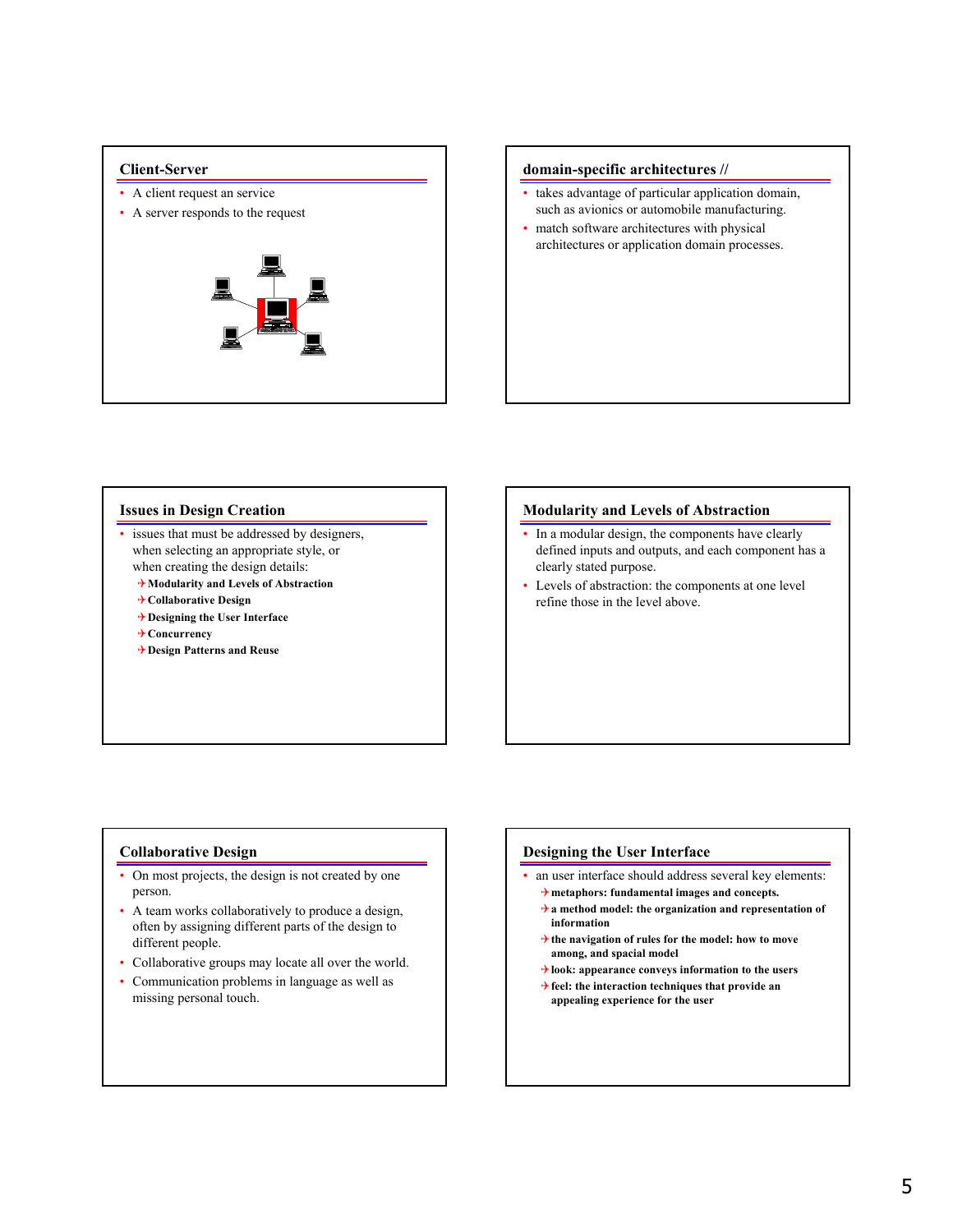# **Issues of designing the user interface**

- Cultural Issues
- User Preferences
- Guidelines for Determining User-interface **Characteristics**

#### **Cultural Issues**

- Which color to use? Purple?
	- 4**In England, purple represents royalty**
	- 4**In Japan, purple signifies dignity and nobility**
	- 4**In Greece, however, purple symbolized death and evil.**
- Two steps to make our systems multi-cultural
	- 4**(1) eliminate specific cultural reference or biases**
	- $\rightarrow$  (2) tailors (1) for the cultures that will be using the **software**

### **User Preferences**

- She like it. He may not.
- No universal interface can be applied to anyone.
- prototyping with the particular target audience
- allowing customizing the user interface, e.g. Microsoft Words vs. WordPerfect.



#### **Concurrency**

- actions must take place concurrently
- problem: One of the biggest problems with concurrent system is the need to assure the consistency of the data shared among components that execute at the same time.
- Solution: Synchronization
	- 4**Mutual exclusion**
	- 4**Monitors**
	- 4**Guardians**

# **Mutual exclusion**

- it makes sure that when one process is accessing a data element, no other process can affect that element.
- tests and locks: **if** an operation tests the value of the state of an object,

**then** that object should be locked **so that** the state does not change between the time the test is done and the time an action is taken based on the value produced by the test.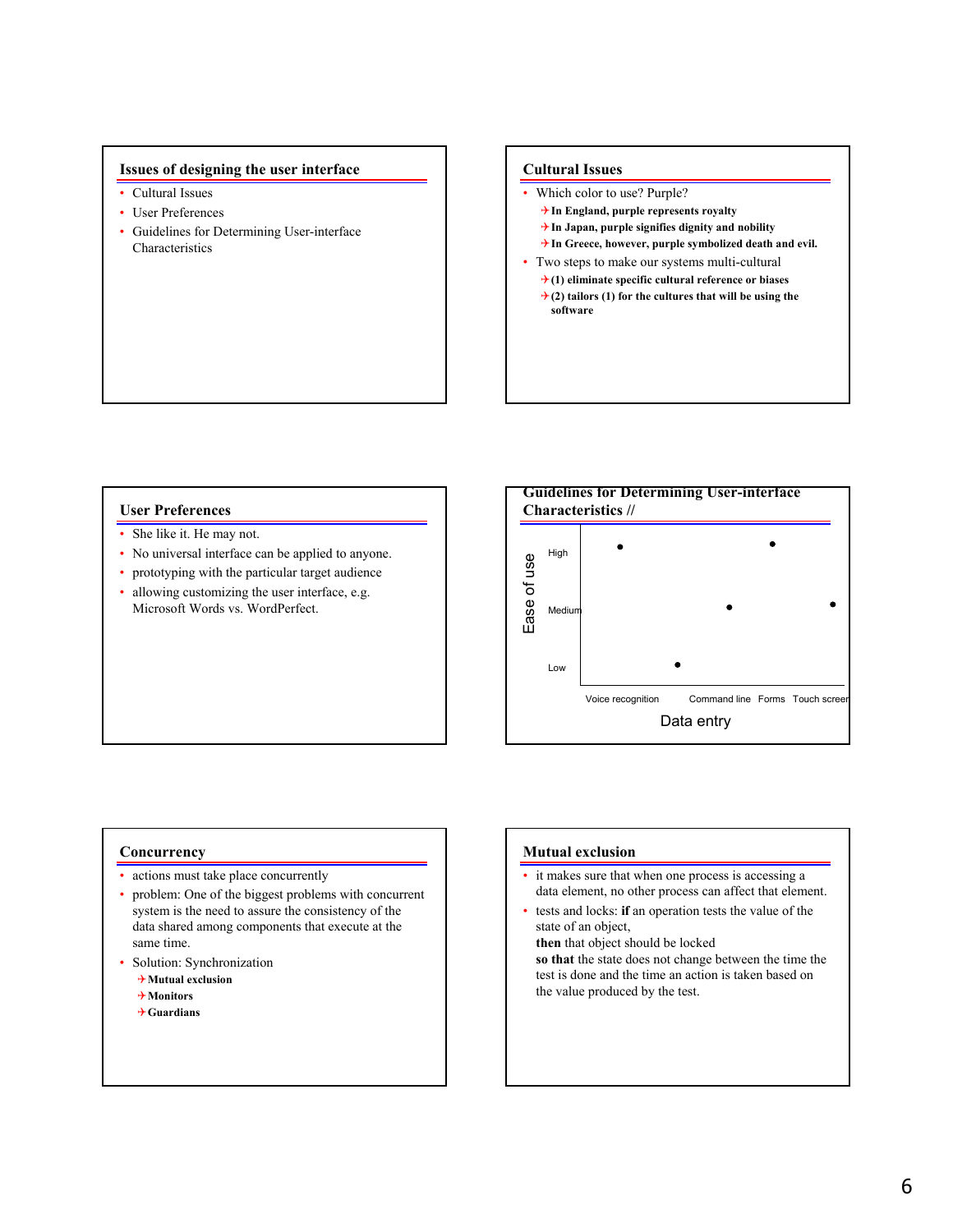#### **Monitors**

- A monitor is component that controls the mutual exclusion of a particular resource.
- Anyone want to access the resource, it has to go through the monitor
- the monitor allows one access to the resource at a time and suspend others that are also trying to access the resource.

### **Guardians**

- A guardian is a task that is always running: its only purpose is to control access to an encapsulated resource.
- Others interact with the guardian, and does not interact directly with the encapsulated resource.

#### **Design Patterns and Reuse**

- We want to take advantage of the commonality among systems, so that we need not develop each "from scratch".
- to identify the commonalities is to look for design patterns.

#### **Characteristics of Good Design**

- Looking in more detail at attributes that reflect design quality
	- 4**Component Independence**
	- 4**Exception Identification and Handling**
	- 4**Fault Prevention and Fault Tolerance**

### **Component Independence**

- We strive in most designs to make the components independent of one another.
- Coupling: between component
- Cohesion: within component

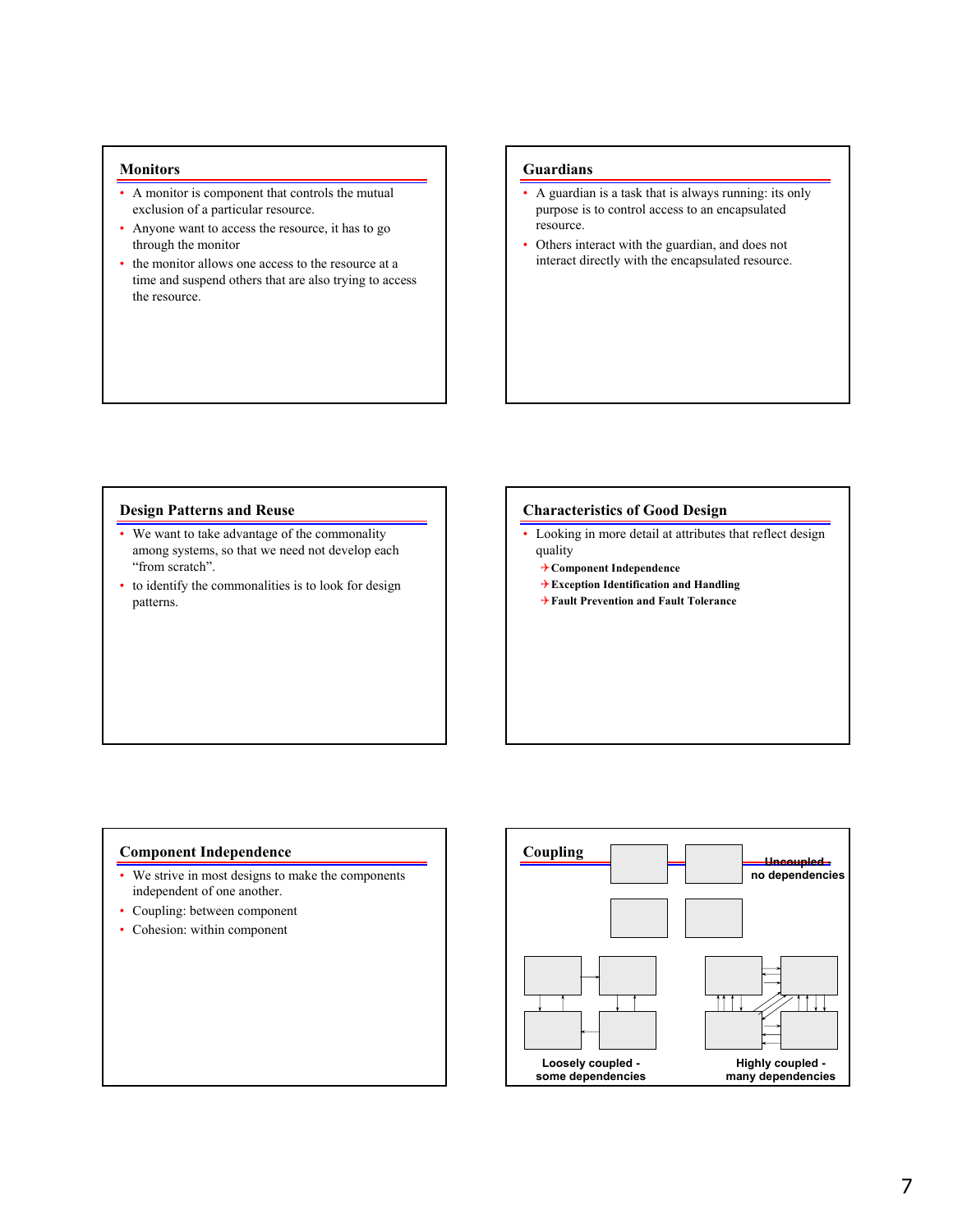





# **Cohesion**

• refers to the internal "glue" with which a component is contracted.

• The more cohesive a component, the more related are the internal parts of the component to each other and to its overall purpose.



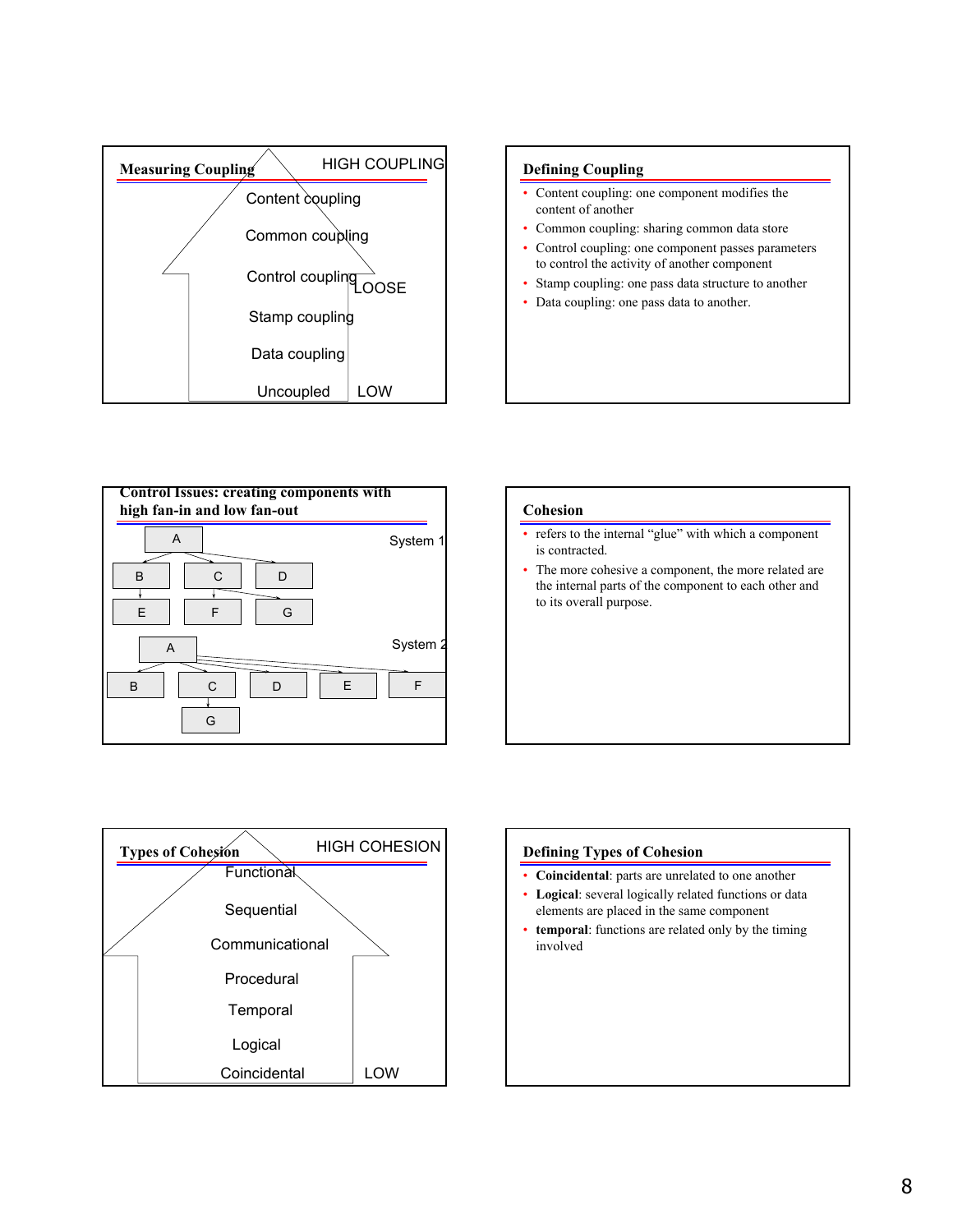# **More Definitions for Types of Cohesion**

- **Procedural**: grouping to ensure functions performing in certain order
- **Communicational**: grouping functions sharing same data set
- **Sequential**: output from one part is the input to the next part
- **Functional**: every part is essential to the performance of a single function

|                                                                                                                                                           | <b>FUNCTION A</b>   |                                     |  |                   | <b>FUNCTIONA</b>                    |                   | TIME TO             |  | <b>FUNCTION A</b>                    |  |
|-----------------------------------------------------------------------------------------------------------------------------------------------------------|---------------------|-------------------------------------|--|-------------------|-------------------------------------|-------------------|---------------------|--|--------------------------------------|--|
|                                                                                                                                                           | <b>FUNCTI</b><br>ON | <b>FUNCTI</b><br>ON                 |  |                   | logic FUNCTION A'                   |                   | TIME TO + $X$       |  | <b>FUNCTION B</b>                    |  |
|                                                                                                                                                           | <b>FUNCTI</b><br>ON | <b>FUNCTI</b><br>ON                 |  |                   | FUNCTION A'                         |                   | TIME T0 + $2X$      |  | <b>FUNCTION C</b>                    |  |
| COIÑCIDEÑTAL<br><b>LOGICAL</b><br>PROCEDURAL<br><b>TEMPORAL</b><br>Parts unrelated Similar functions Related by time Related by order<br>functions<br>DAT |                     |                                     |  |                   |                                     |                   |                     |  |                                      |  |
|                                                                                                                                                           |                     | <b>FUNCTION</b> A                   |  |                   |                                     | <b>FUNCTION A</b> |                     |  | FUNCTION A - part 1                  |  |
|                                                                                                                                                           | <b>FUNCTION</b> B   |                                     |  |                   | <b>FUNCTION B</b>                   |                   |                     |  | FUNCTION A - part 2                  |  |
|                                                                                                                                                           | <b>FUNCTION</b> C   |                                     |  | <b>FUNCTION C</b> |                                     |                   | FUNCTION A - part 3 |  |                                      |  |
|                                                                                                                                                           |                     | COMMUNICATIONAL<br>Access same data |  |                   | Output of one part is input to next | <b>SEQUENTIAL</b> |                     |  | <b>FUNCTIONAL</b><br>Sequential with |  |

# **Exception Identification and Handling**

- Design defensively, trying to anticipate situations that might lead to system problems
- Exception Include 4**failure to provide a service** 4**providing the wrong service or data** 4**corrupting data**
- Exception Handling 4**Retrying, Correct, Report**

# **Fault Prevention and Fault Tolerance**

- try to anticipate faults and handle them in ways that minimize disruption and maximize safety
- Fault: When a human makes a mistake, the human error results in a fault in some software product.
- Failure: is the departure of a system from its required behavior.
- Good design characteristic: to prevents or tolerates faults to become failure.

# **Techniques for Fault Prevention**

- Active Fault Detection
- Fault Correction
- Fault Tolerance

# **Active Fault Detection**

- periodically check symptoms of faults, or try to anticipate when failures will occur
- redundancy: the results of two or more processes are compared to determine if they are the same.
- e.g. In space shuttle, seven computers vote to determine the next operation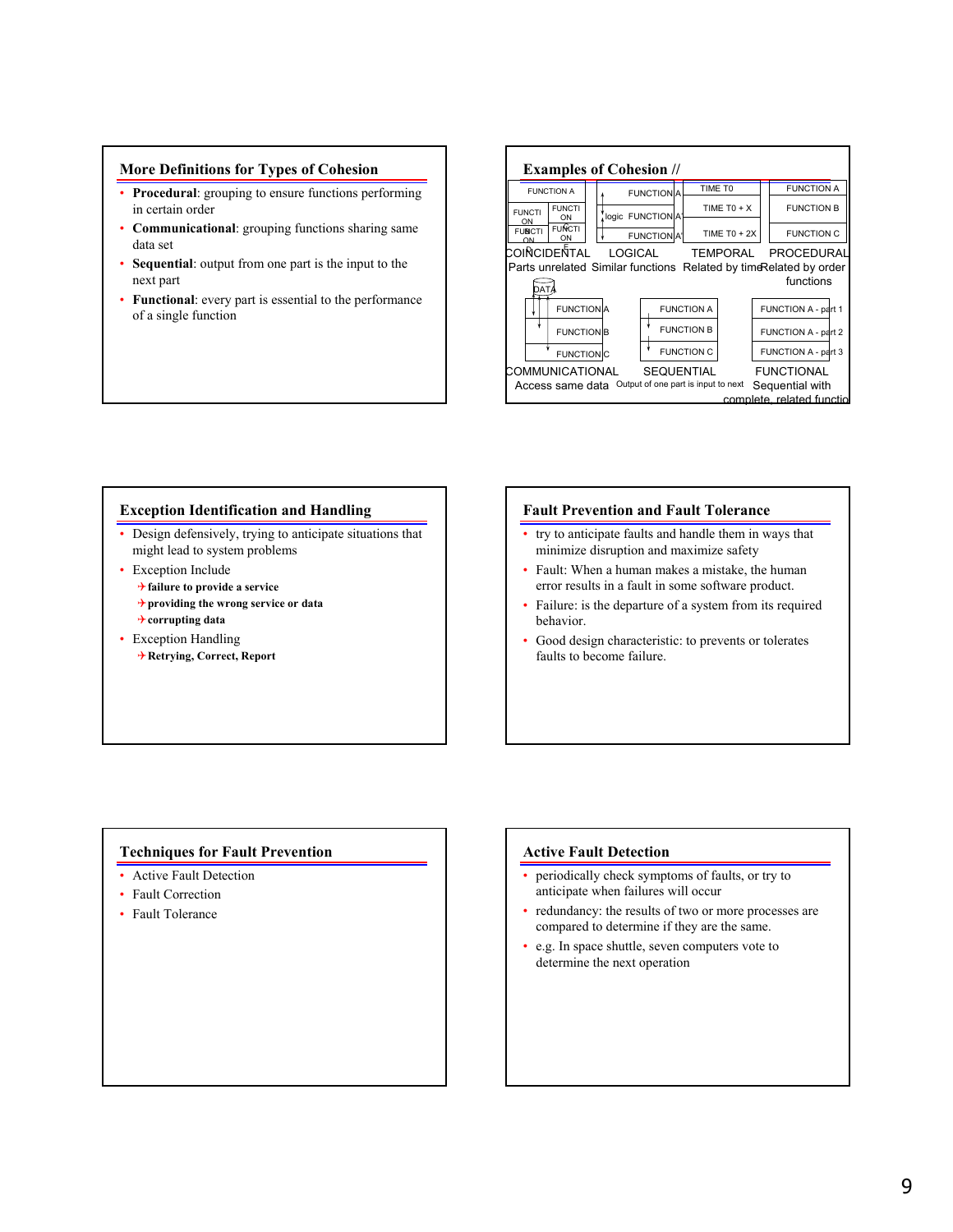

# **Techniques for Improving Design**

- Reducing Complexity
- Design by Contract
- Prototyping Design
- Fault-tree Analysis



### **Design by Contract**

- components whose interaction is based on a precisely defined specification of what each component is supposed to do
- their is contract between two components to perform a task
- each contract cover mutual obligations (preconditions), benefits (post-conditions), and consistency constraints (invariants).

# **Prototyping Design**

- "Brooks (1975) recommends building a system, throwing it away, and building it again, so that second system will profit from our learning as we discover mistakes made in the process of building the first."
- Try it out.

### **Fault-tree Analysis**

- helping us to decompose design and look for situations that might lead to failure
- fault tress that display the logical path from effect to cause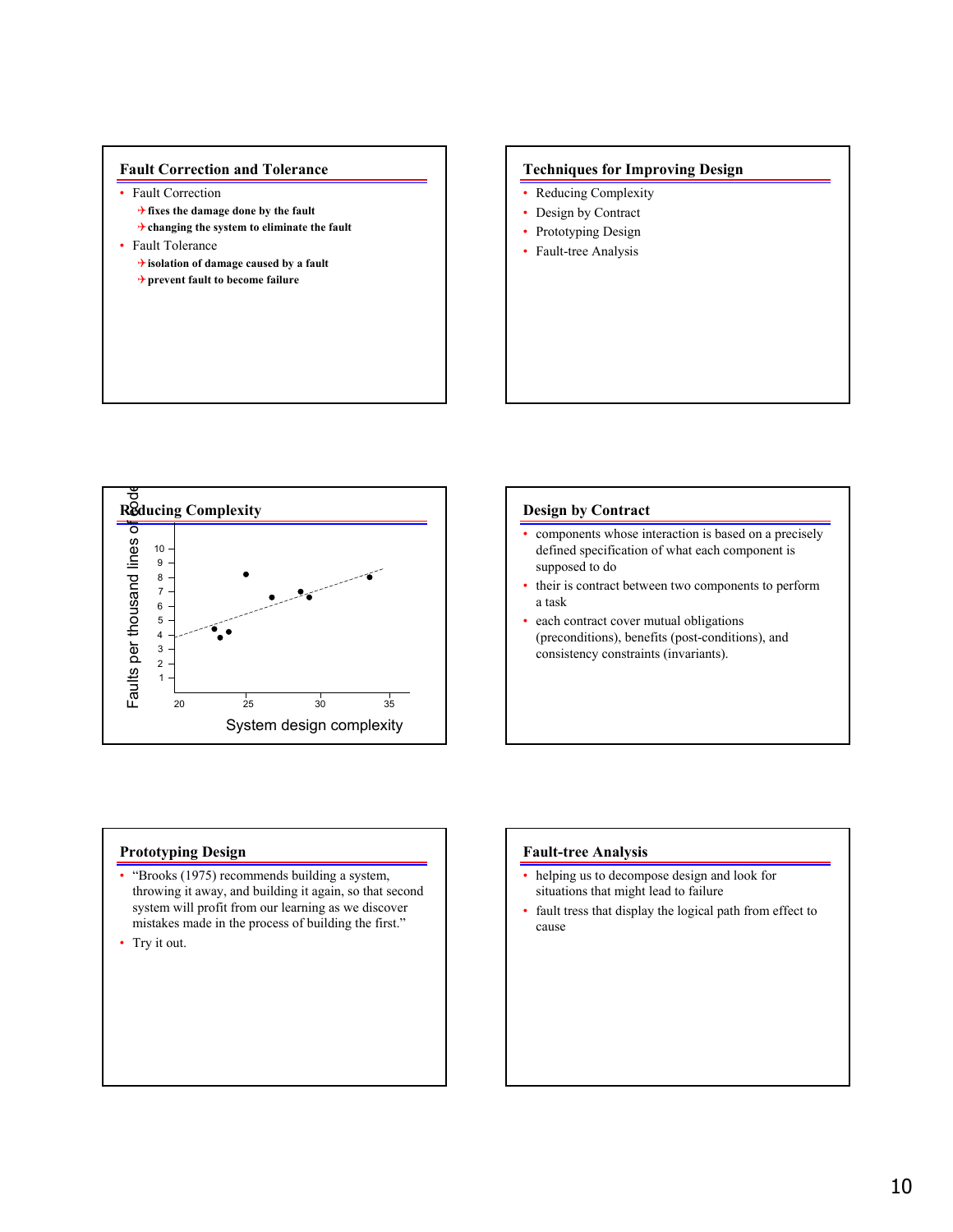## **Design Evaluation and Validation**

- Validation: making sure that the design satisfies all requirements specified by the customer
- Verification: ensuring that the characteristics of a good design are incorporated

# **Techniques for performing validation and**

# **Verifications**

- 4**Mathematical Validation**
- 4**Measuring Design Quality**
- 4**Comparing Designs**  $\succ$  One Specification, Many Designs
	- $\succ$  Comparison Tables
- 4**Design Reviews**
- 4**Critical Design Review**
- 4**Program Design Review**
- 4**Value of Design Reviews**

#### **Mathematical Validation**

- proves that the design is correct
- Demonstrating:
	- 4**If the set of inputs is formulated correctly, it is transformed properly into set of expected outputs.**
	- 4**The process terminates without failure.**

#### **Measuring Design Quality**

- measuring high-level design, including cohesion and coupling
- measuring complexity within each component and complexity of relationships among components

# **Comparing Designs**

- One Specification, Many Designs
	- 4**generate several designs for the same specification based on different architectural styles**
	- 4**deciding which design is best suited for the system's purpose**
- Comparison Tables
	- 4**Easy to change algorithm**
	- 4**Easy to change data representation**
	- 4**Easy to change function**
	- 4**Good performance and Easy to reuse**

# **Program Design Review**

- After program designs are completed, but before coding begins, the program designers resent their plans to a team of other designers, analysts, and programmers for comment and suggestions
- Design Reviews
	- 4**Moderator: leads the discussion, and making sure the review moves forward**
	- 4**Recorder: record the issues that arise and action items.**